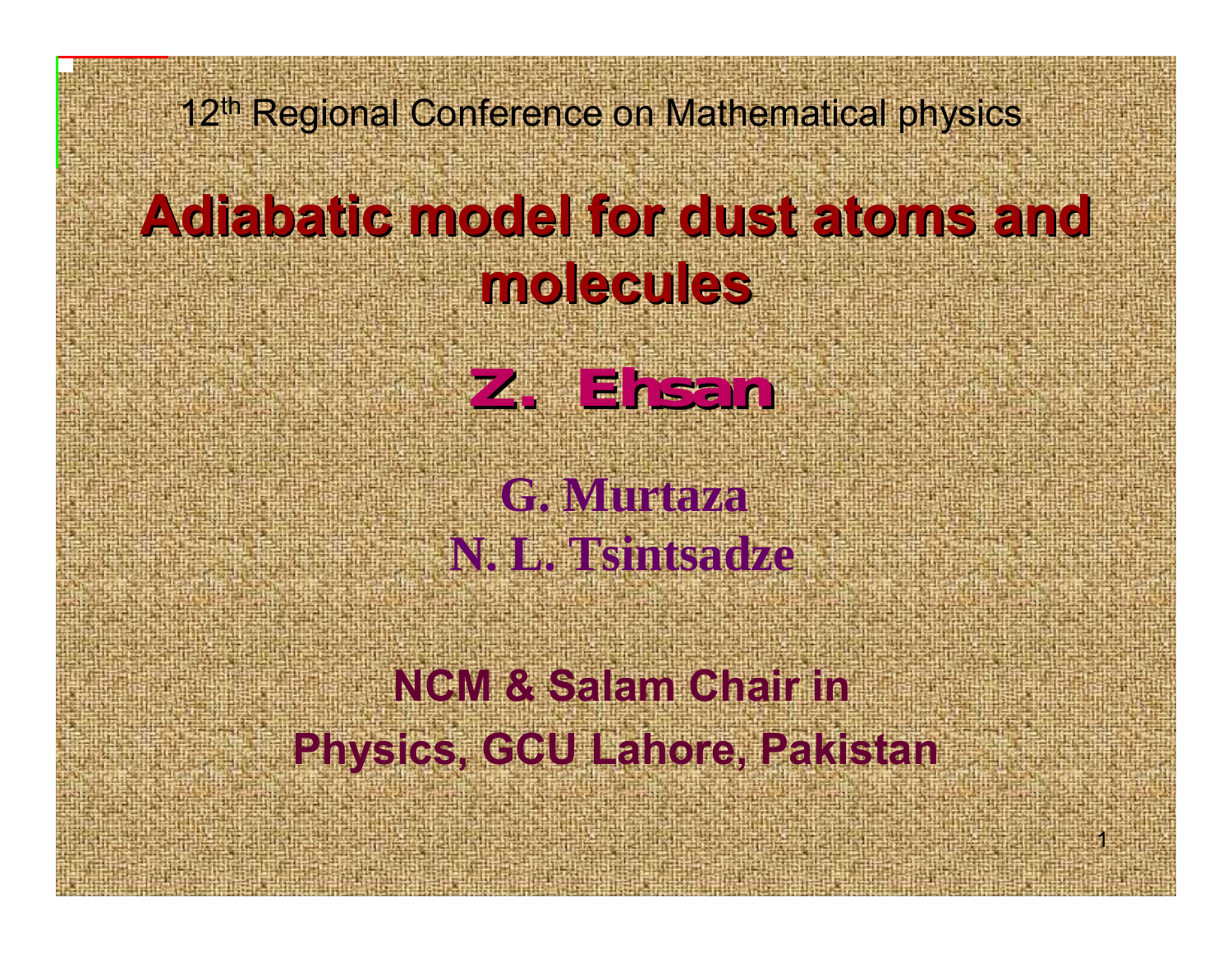# Introduction

• Although the 1% part of universe has 99% plasma, there are few astrophysical problems where plasma physics solutions have been suggested.

Astrophysical plasma coexists with dust particles in many situations.

These particles are charged either negatively or positively depending on their surrounding plasma environments.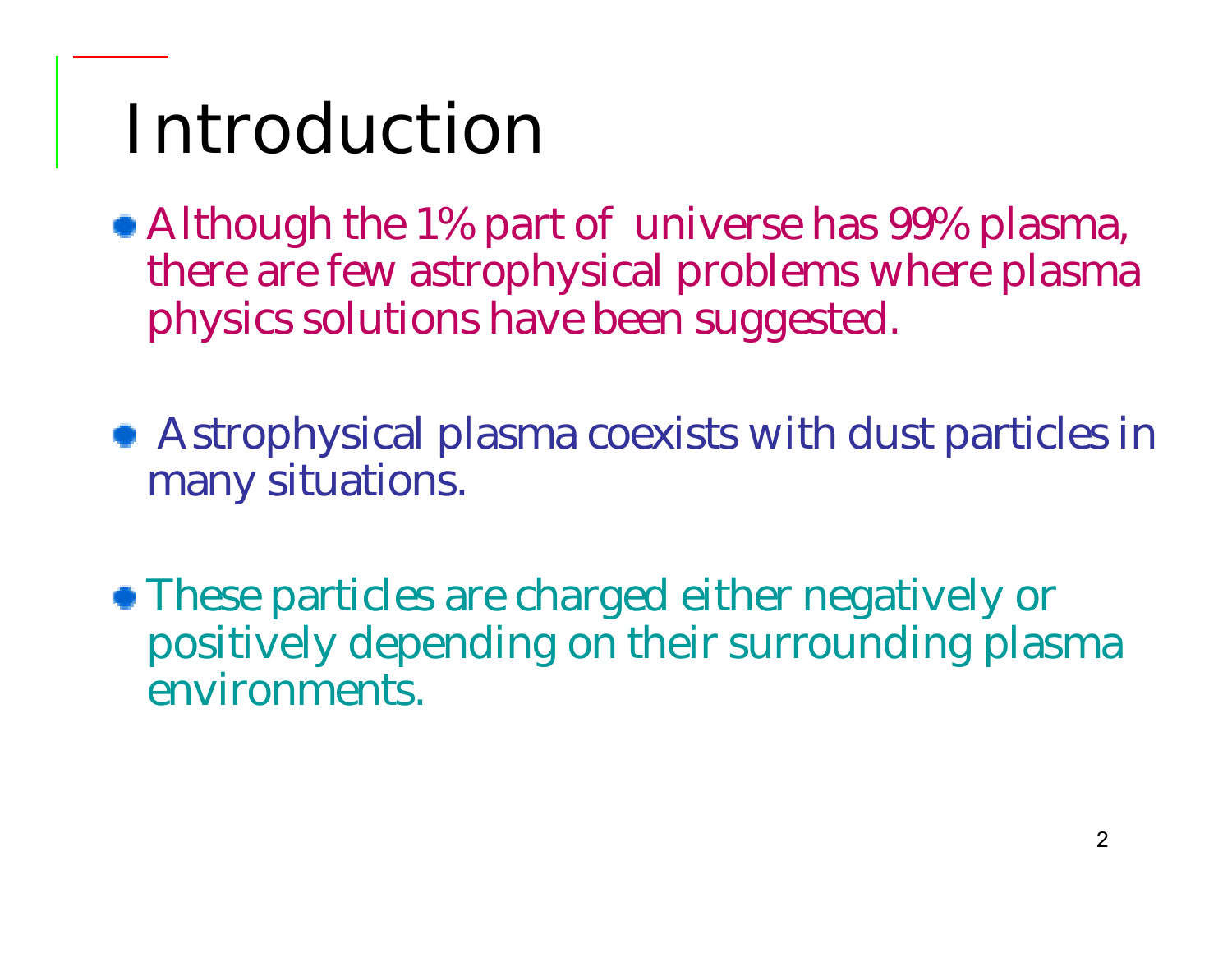### Dusty plasmas

- $\checkmark$  electrons + ions + small particle of solid matter
- $\checkmark$  A fully or partially **ionized plasma.**
- $\checkmark$  Highly massive (m $_{\rm d}\sim10^{\rm 6}$  –  $10^{18}$  m p ) Highly charged (q ~ 10<sup>3</sup> - 10<sup>4</sup> e)
- <sup>9</sup>**Variable Charge**

$$
\frac{\partial q}{\partial t} = I(\mathbf{r}, q, t)
$$

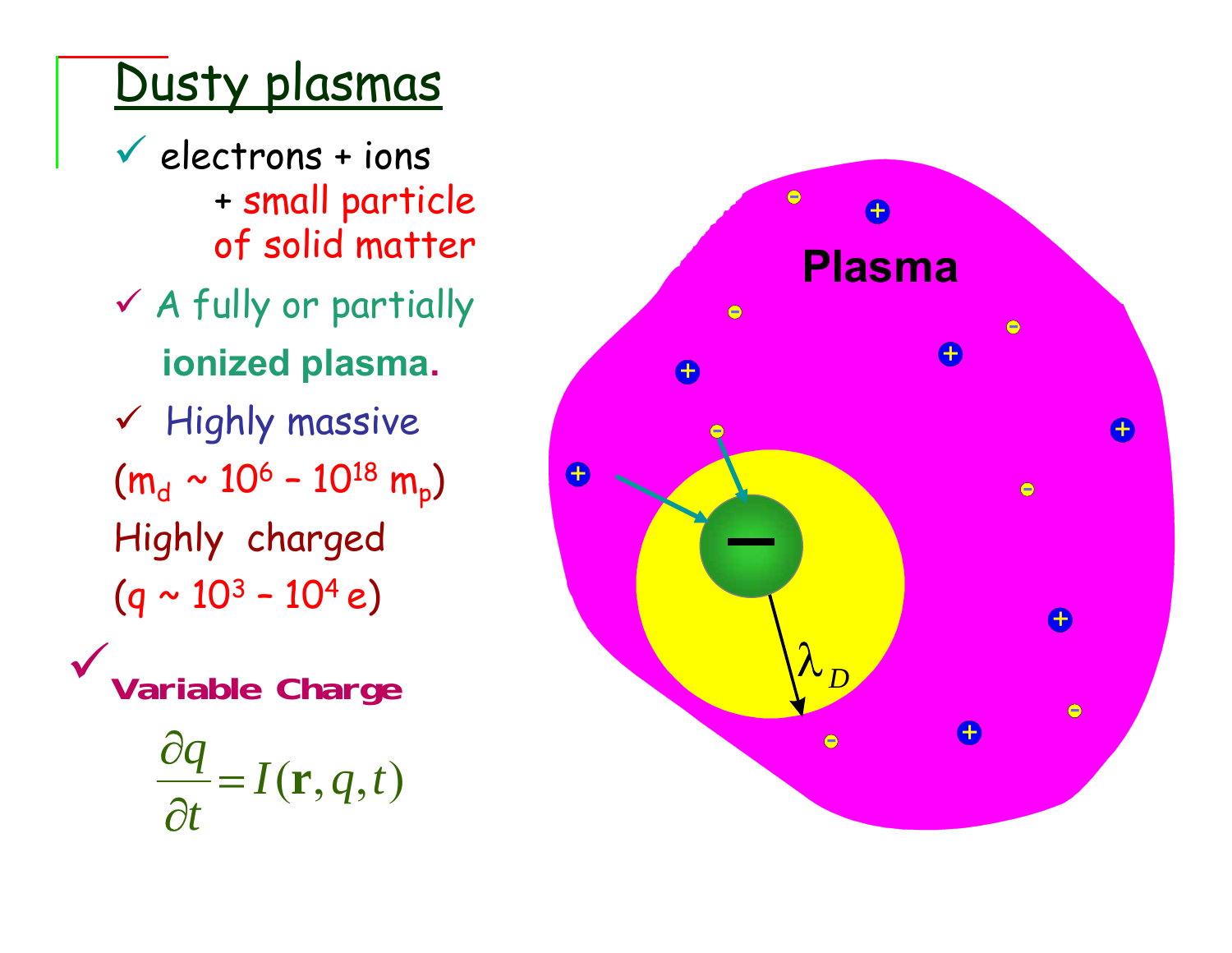The total charging current

$$
I(\mathbf{r}, q, t) = I_{ext} + \sum_{\beta=e,i} I_{\beta}(\mathbf{r}, q, t)
$$

where  $\mathbf{1}_{\beta}$ *I* **is the electronic or ionic current and**

 $I_{\mathit{ext}}$  are external currents due to:

Photoemission by incidence of UV radiation;

- **e** secondary electron emission;
- **Thermionic emission etc.**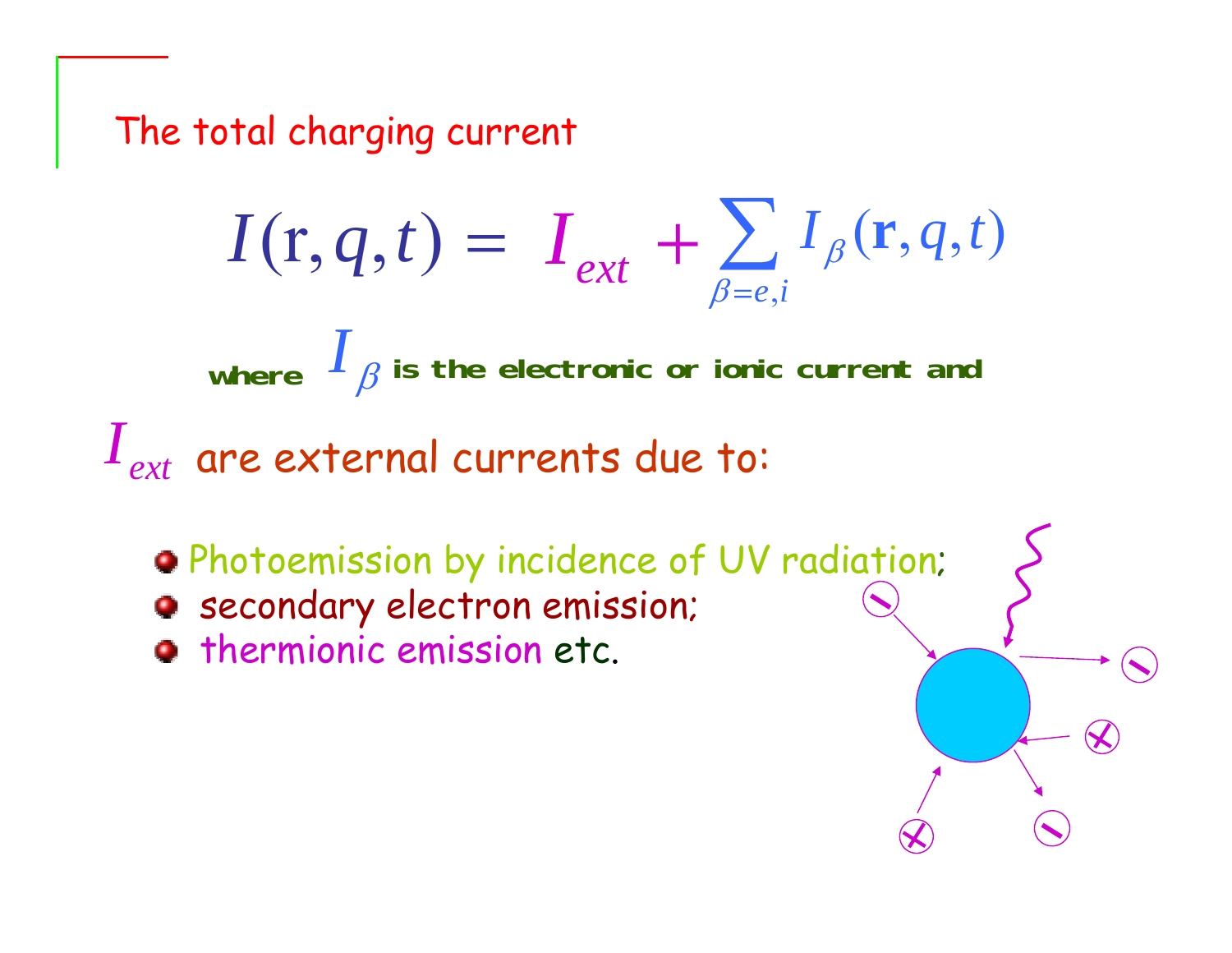#### Some novel aspects of dust in plasmas (**dust atoms & molecules atoms & molecules** )

We discuss Nonlinear Screening of dust grains in a homogenous fully ionized electron-ion plasma under the following headings:

- Adiabatic Processes
- Thomas- Fermi Model for Dust Atom
- Motion of Particle in a Central Field
- **B** Dust Molecule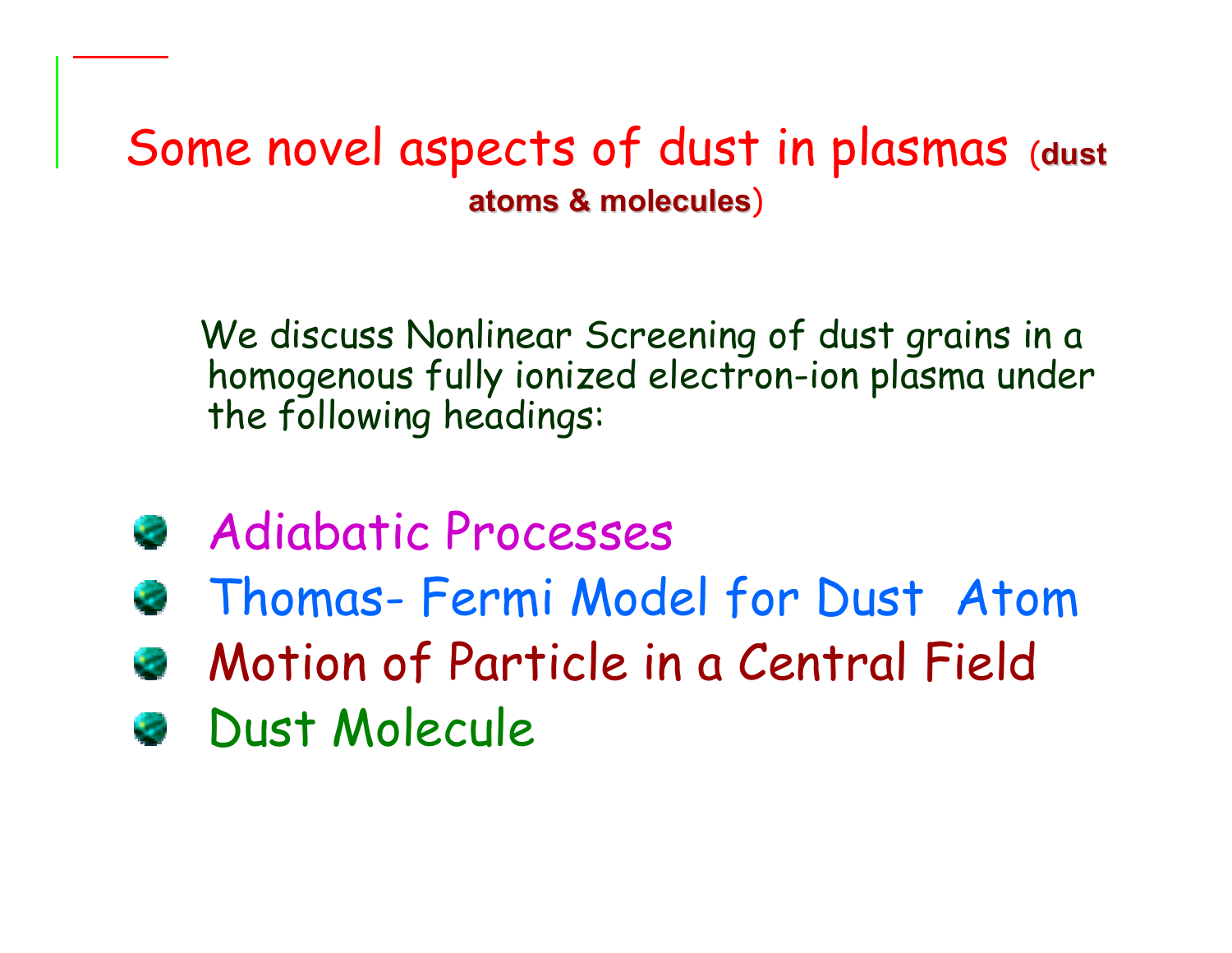# **The Model**

#### $\nabla Z_i e |\varphi| - \frac{1}{\nabla P_i} = 0$  $\nabla e |\varphi| + \frac{1}{\nabla P_e} = 0$ *i i e eP n*  $Z_ie\,|\,\varphi\,|$ *P n e* ϕ we assume that the electrons and ions are inertialess

*i*

**Adiabatic Process**

$$
PV^{\gamma} = const
$$
  

$$
\frac{P}{n} = const , \qquad \frac{P}{n^{5/3}} = const
$$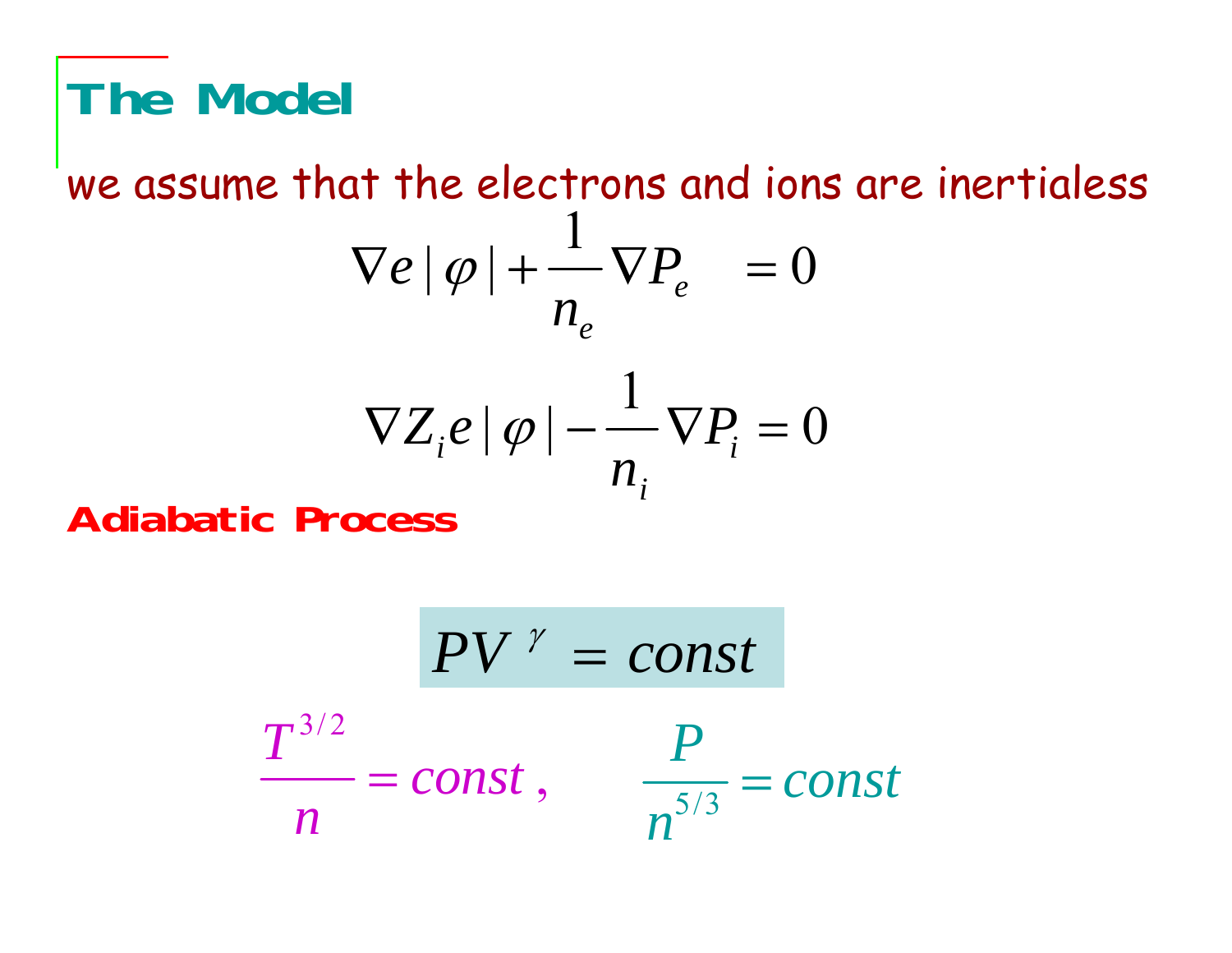P<sub>e</sub> and P<sub>i</sub> can be expressed in term of density as

$$
P_e = n_{oe} T_{oe} \left(\frac{n_e}{n_{oe}}\right)^{5/3};
$$
  $P_i = n_{oi} T_{oi} \left(\frac{n_i}{n_{oi}}\right)^{5/3}$ 

Where  $n_{_{OA}}$  and  $\ T_{_{OA}}$  are the mean density and temperature of the species (e,i)

#### we obtain the **densities** of electrons and ions

$$
\frac{n_e}{n_{oe}} = \left(1 - \frac{2}{5} \frac{e |\varphi|}{T_{oe}}\right)^{3/2}; \quad \frac{n_i}{n_{oi}} = \left(1 + \frac{2}{5} Z_i \frac{e |\varphi|}{T_{oi}}\right)^{3/2}
$$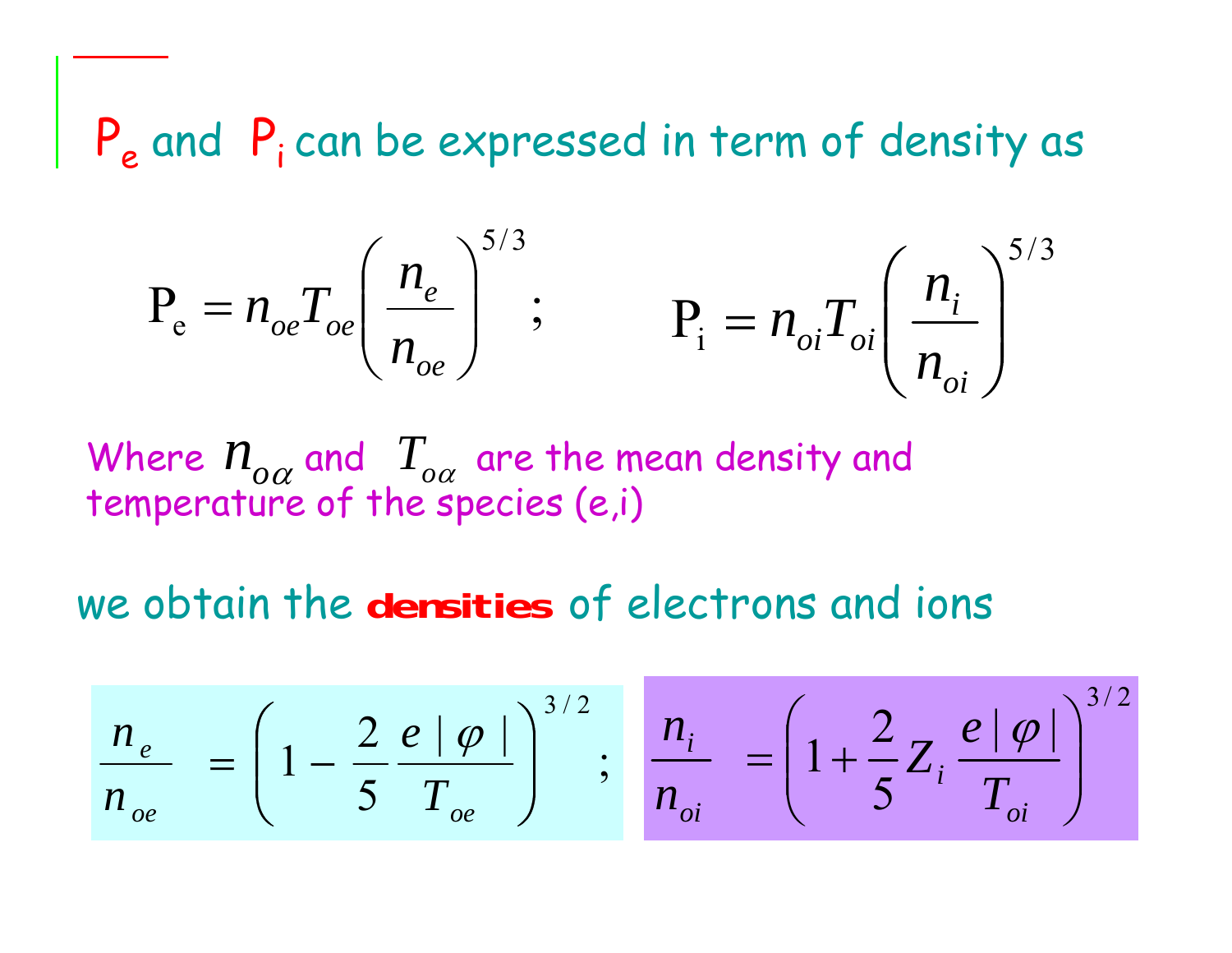To calculate electrostatic potential field, we use the Poisson equation

$$
\nabla^2 |\varphi| = 4\pi e \left( Z_i n_i - n_e \right)
$$

In a region far from the dust grain  $e|\varphi|$  <  $T_e$ ,  $T_i$ so that densities in the approximate form become:

$$
n_e = n_{0e} - \frac{3 e |\varphi|}{5 T_{0e}} n_i = n_{oi} + \frac{3 e |\varphi|}{5 T_{oi}}
$$

$$
\frac{\text{Debye Potential}}{|\varphi| = \frac{Z_{p}e}{r} \exp\left(-\frac{r}{\lambda_{p}}\right)}
$$

$$
\lambda_D > \lambda B_D
$$
 as  $\lambda_D = \left(\sqrt{\frac{5}{3}}\right) \lambda_D^B$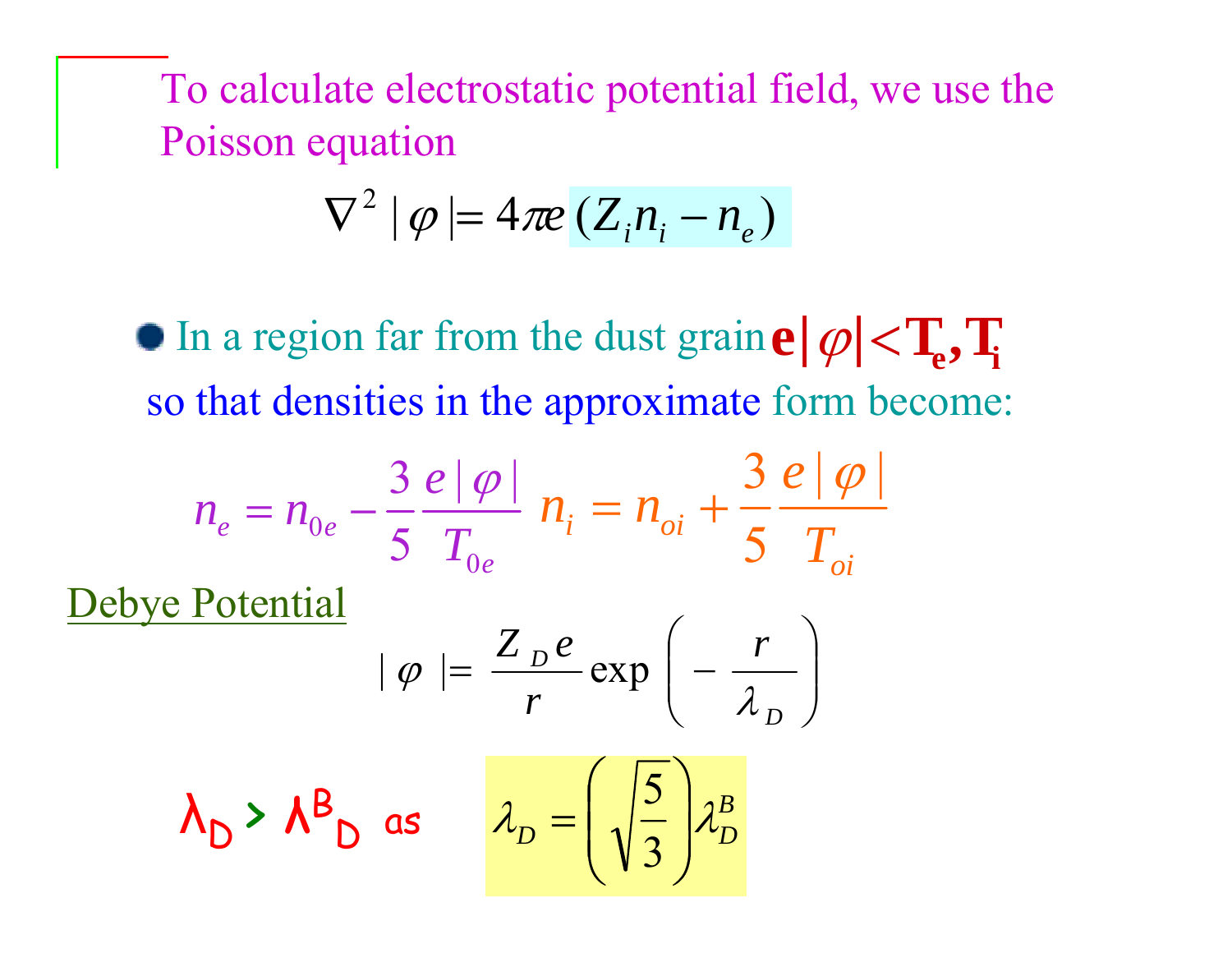**Adiabatic model and charging process**

$$
\frac{n_e}{n_{oe}} = \left(1 - \frac{2}{5} \frac{e \mid \varphi \mid}{T_{oe}}\right)^{3/2}
$$

In the vicinity of grain surface, the electrons having less thermal velocities can not penetrate into the potential barrier of the dust grain. the maximum potential field to be

$$
|\varphi|_{Max}=\frac{5}{2}\frac{T_{oe}(ev)}{e^2}
$$

on the other hand, the potential field becomes maximum only on the surface of dust grain, i.e.,

$$
\mid \varphi \mid_{\text{Max}} = \frac{Z_{D}}{r_{D}}e
$$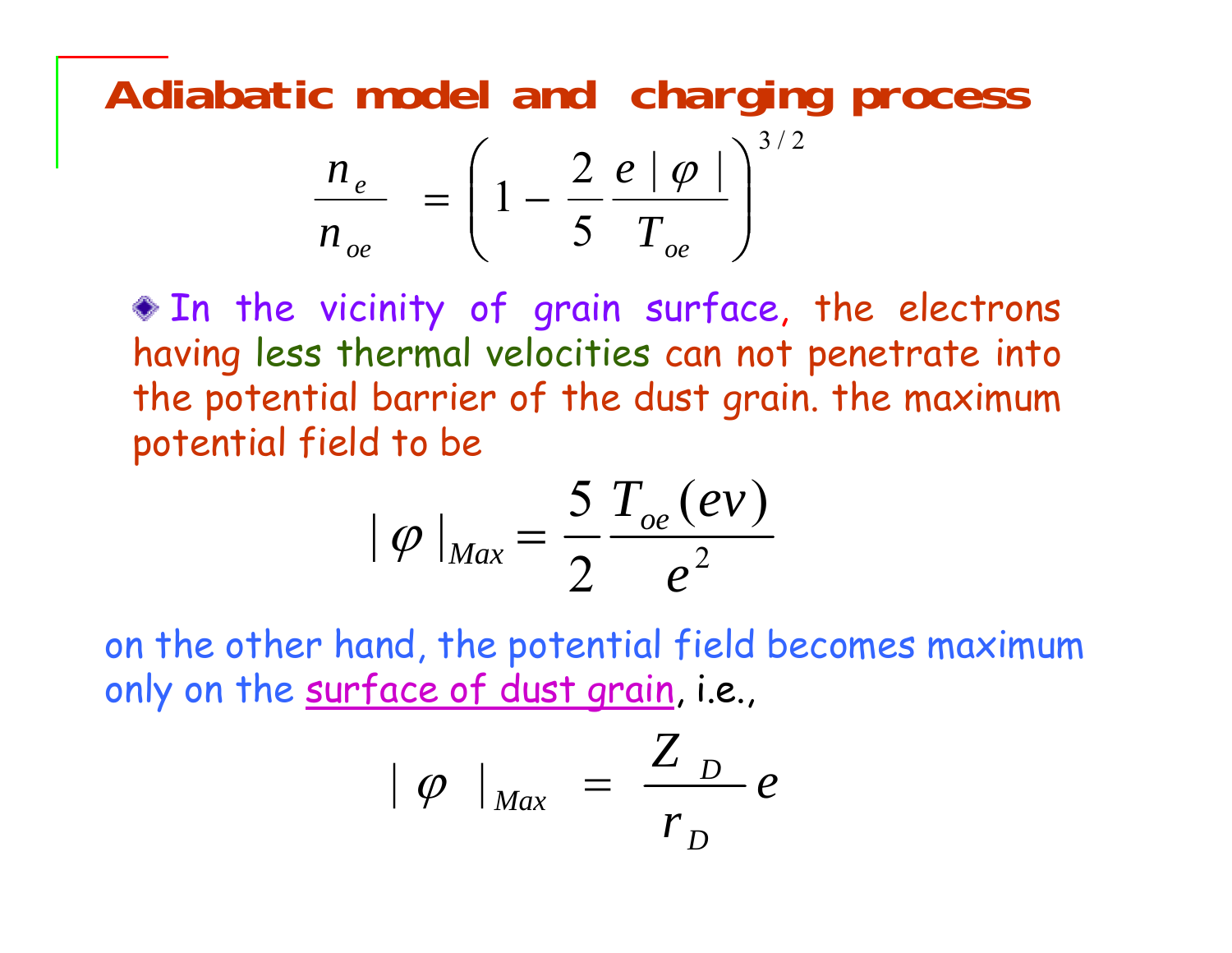#### Thus we obtain :

$$
Z_D = 2.5 \frac{T_{oe}}{e^2} r_D
$$
 *Validity*

An Important relation between the charge number and the temperature, for a given radius of the dust grain.

**Using different values of the temperature of electrons and the radius of the grains, we calculated the magnitude of the charge**  $\mathbf{Z}_{\mathbf{D}}$  **from above relation for various plasma environments and found it in good agreement with the values cited in the Mendis table**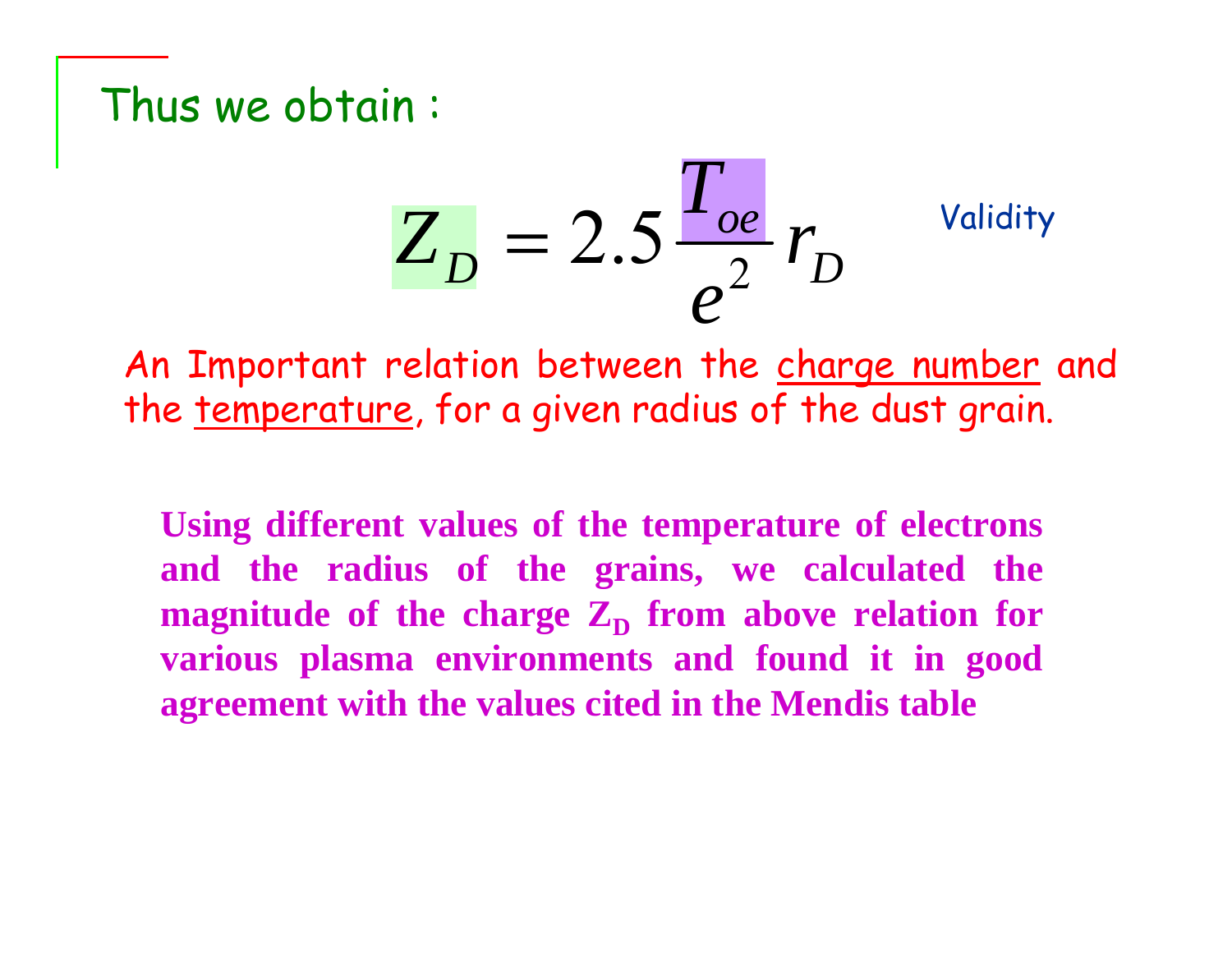#### How a large number of ions will circumnavigate the dust grain?

$$
\text{If } T_{\text{oe}} \sim T_{\text{o}i} = T_{\text{o}} \qquad n_{\text{o}i} \left( 1 + Z_i \right)^{3/2}
$$

If  $T_{\text{oe}} \neq T_{\text{o}i}$  and  $T_{\text{oe}} > T_{\text{o}i}$ 

$$
n_i = n_{oi} \left( 1 + Z_i \frac{T_{oe}}{T_{oi}} \right)^{3/2} \approx n_{oi} \left( Z_i \frac{T_{oe}}{T_{oi}} \right)^{3/2}
$$

As  $T_i$ <  $e|\phi|$  the ions will mostly remain close to the surface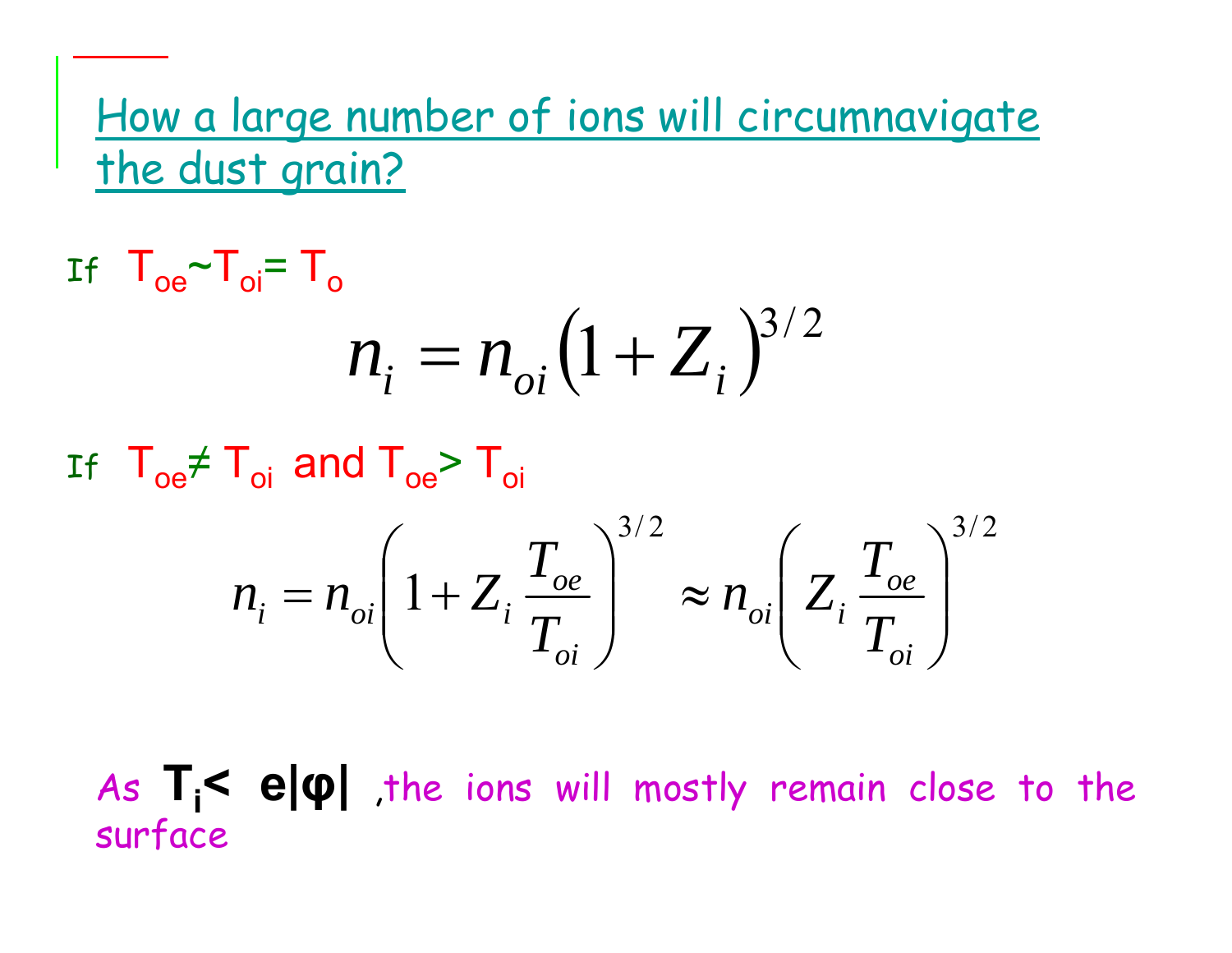In a region close to the dust grain surface, e| <sup>φ</sup>|>Ti leads to nonlinear screening associated with the trapped ions population which can be formed around the dust grain.

In the electron-proton plasma, in the vicinity of the grains, we can write the Poisson equation for vanishingly small **ne**

$$
\nabla^2 \Phi = (1 + \Phi)^{3/2}
$$
 
$$
\underbrace{\frac{2Z_i e}{5T_i} |\varphi|}_{}
$$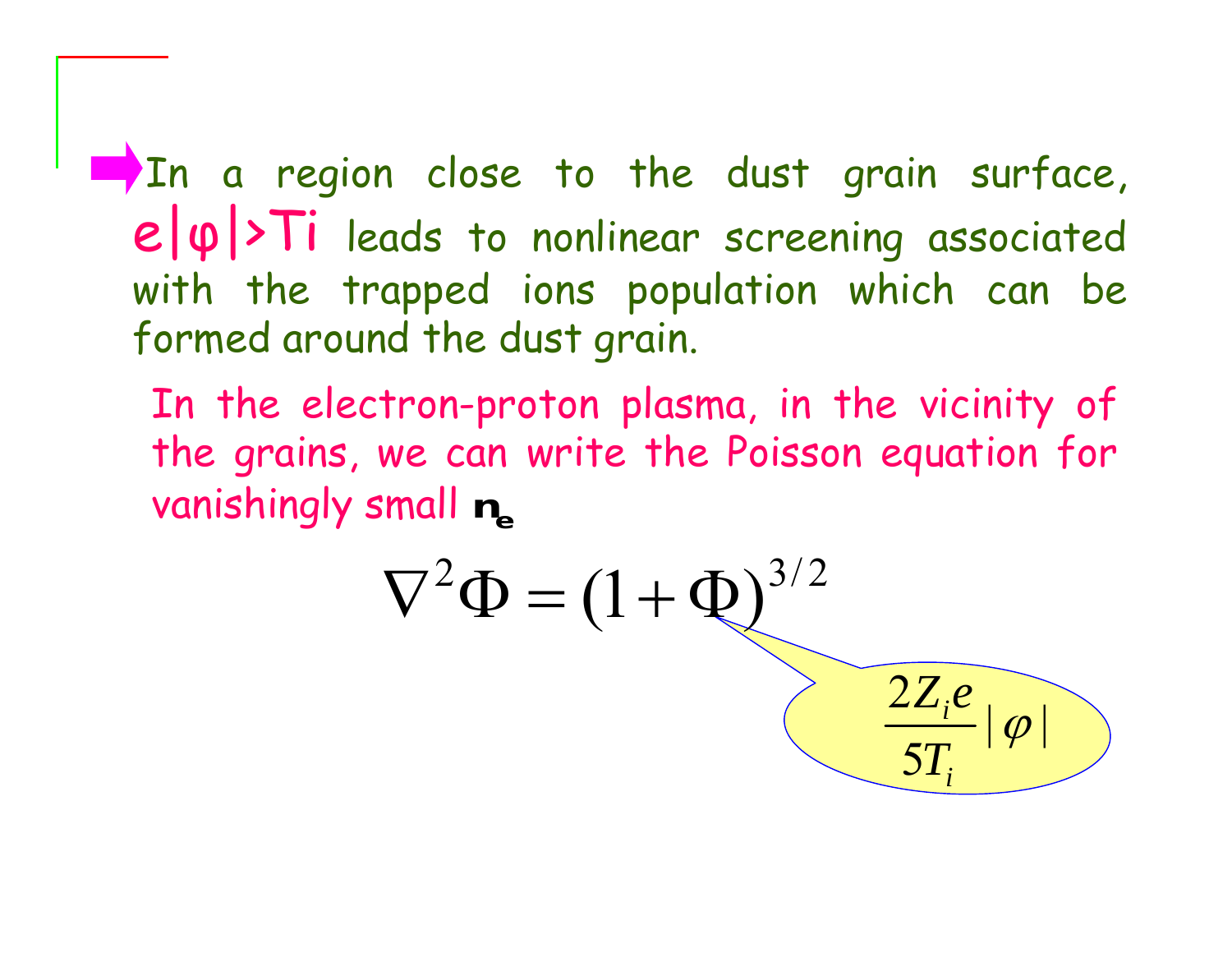#### Introducing a new function  $1+\Phi=F$  we obtain the **Thomas-Fermi equation** i.e.,

$$
\nabla^2 F = F^{3/2}
$$

The function Φ itself will satisfy this equation when the ions temperature is less than that of electrons so that we can neglect unity in comparison with Φ.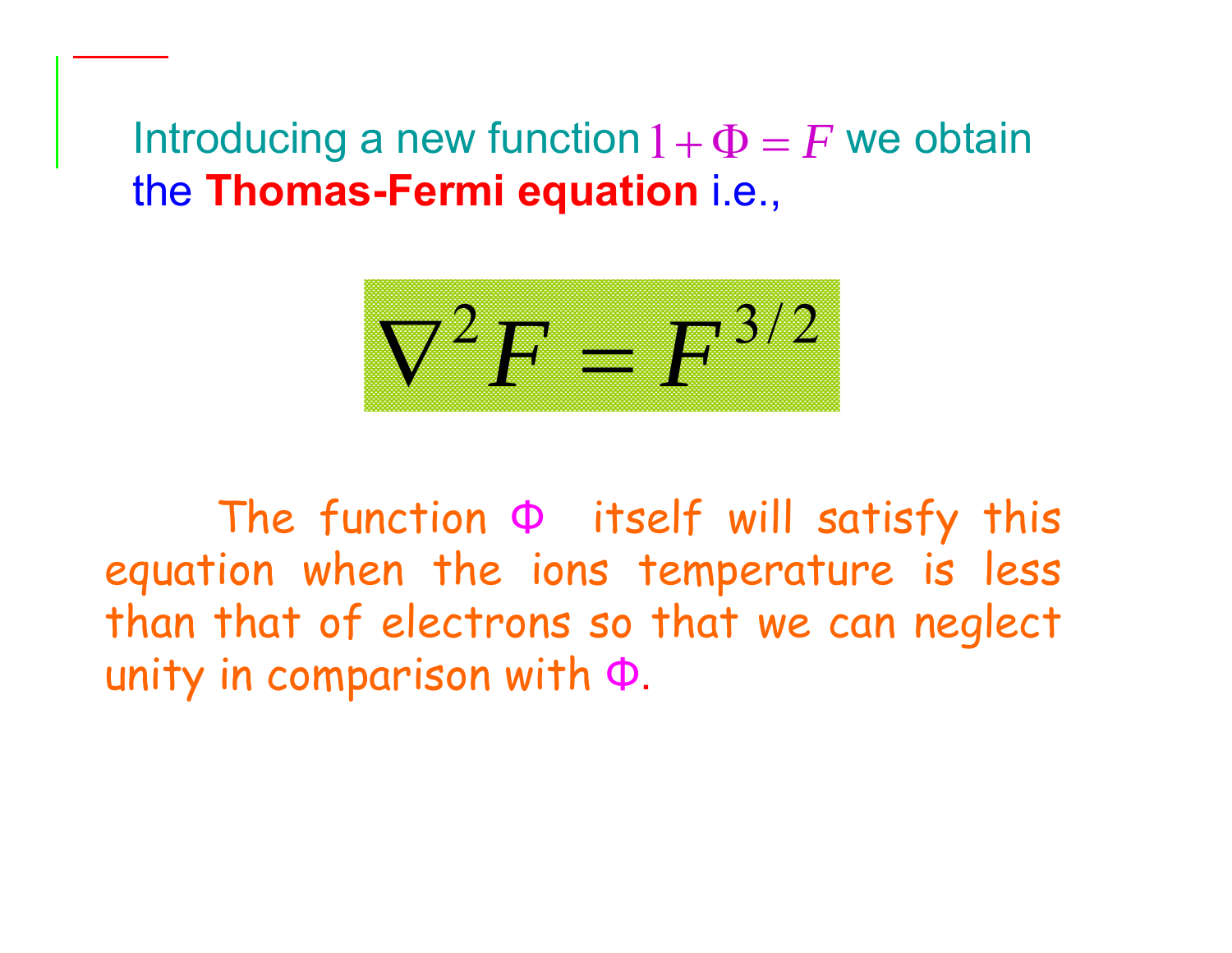**A simple picture of the motion of protons around the dust grain**

Using T<sub>e</sub> means that the electrons are pushed out of the region ~ $\sim$ T<sub>i</sub> and taking  $\Phi \approx 1$  on the r.h.s. which and only the protons reside close to the dust grain. Thus

$$
\nabla^2 \Phi = 2^{3/2}
$$

Which has solution

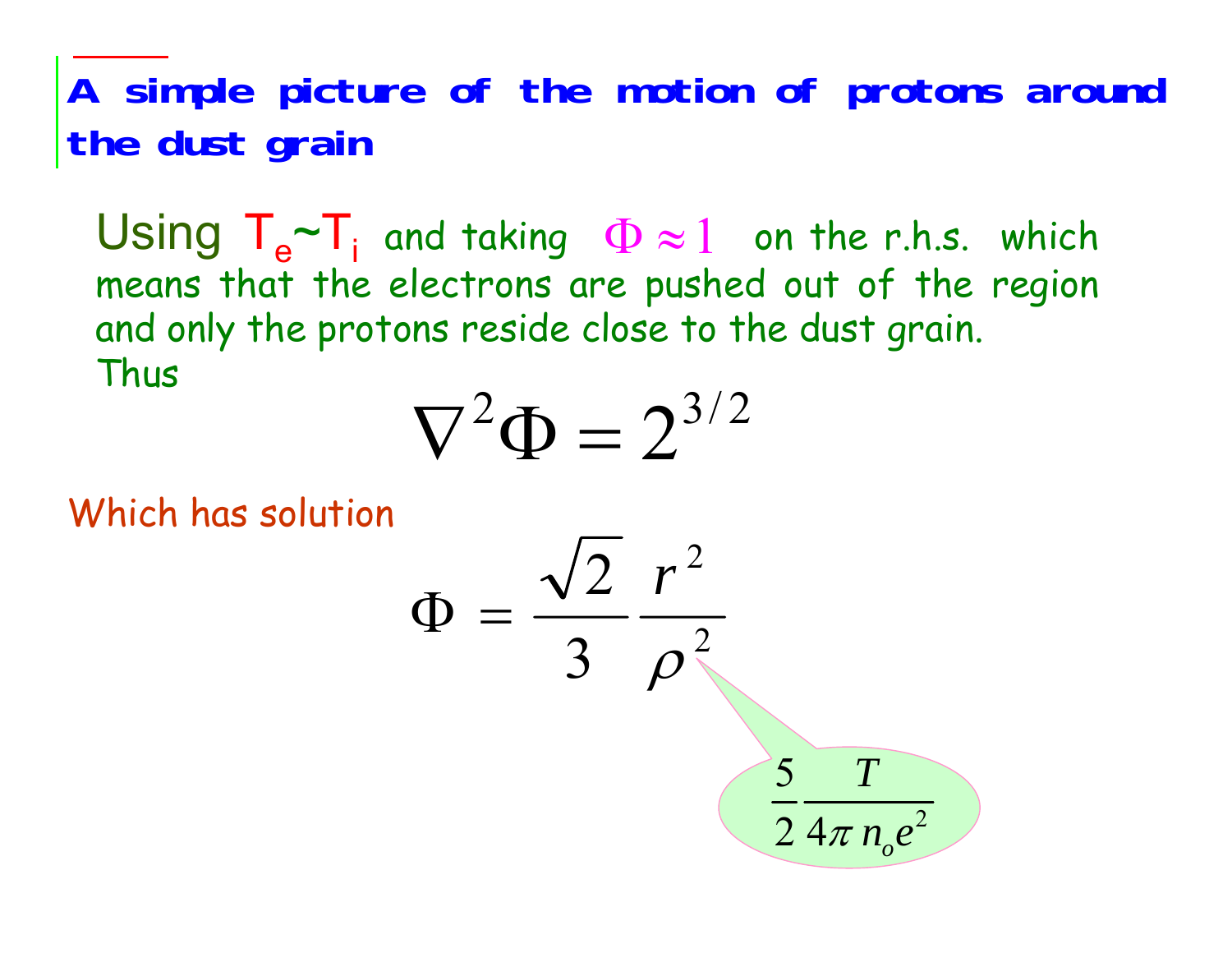Consequently the protons will have Potential energy

$$
U_i = \frac{1}{2} m_i \omega_{pi}^2 r^2
$$

$$
\omega_{pi}^2 = 2^{3/2} \frac{4\pi n_{oi} e^2}{3m_i}
$$

Ion Langmuir frequency

Protons execute oscillations like Harmonic Oscillators

**The standard 3-D oscillator solution gives**

Energy levels  

$$
E_n = (n + \frac{3}{2})\eta\omega
$$

Where  $n = 0.1, 2...$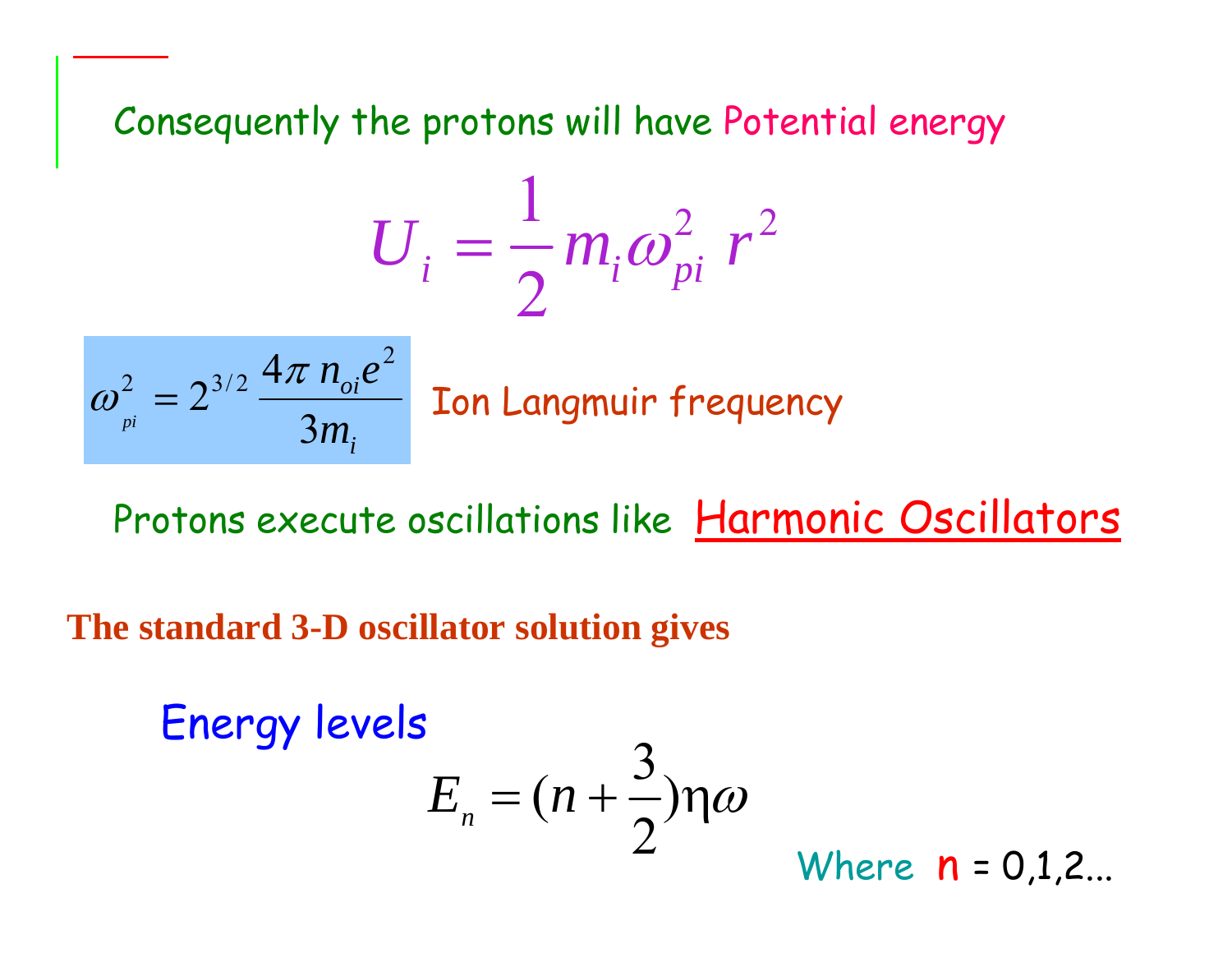Then the wave function of the normal ground state

$$
\Psi_o(r) \sim e^{-r^2/2\rho_o^2}
$$

Where  $P_o$  is the oscillation length of the proton

$$
\rho_o \sim \sqrt{\frac{2\eta}{m_i \omega_o}} \qquad \sim 10^{-3} \text{ cm}
$$

**Conclusion**

protons are oscillating in the vicinity of dust grain at a distance  $\;(10^{-8}\!-\!10^{-5}m)$  larger than the dust grain size so the existence of such gigantic atoms is indeed a possibility <sup>−o</sup> − 10−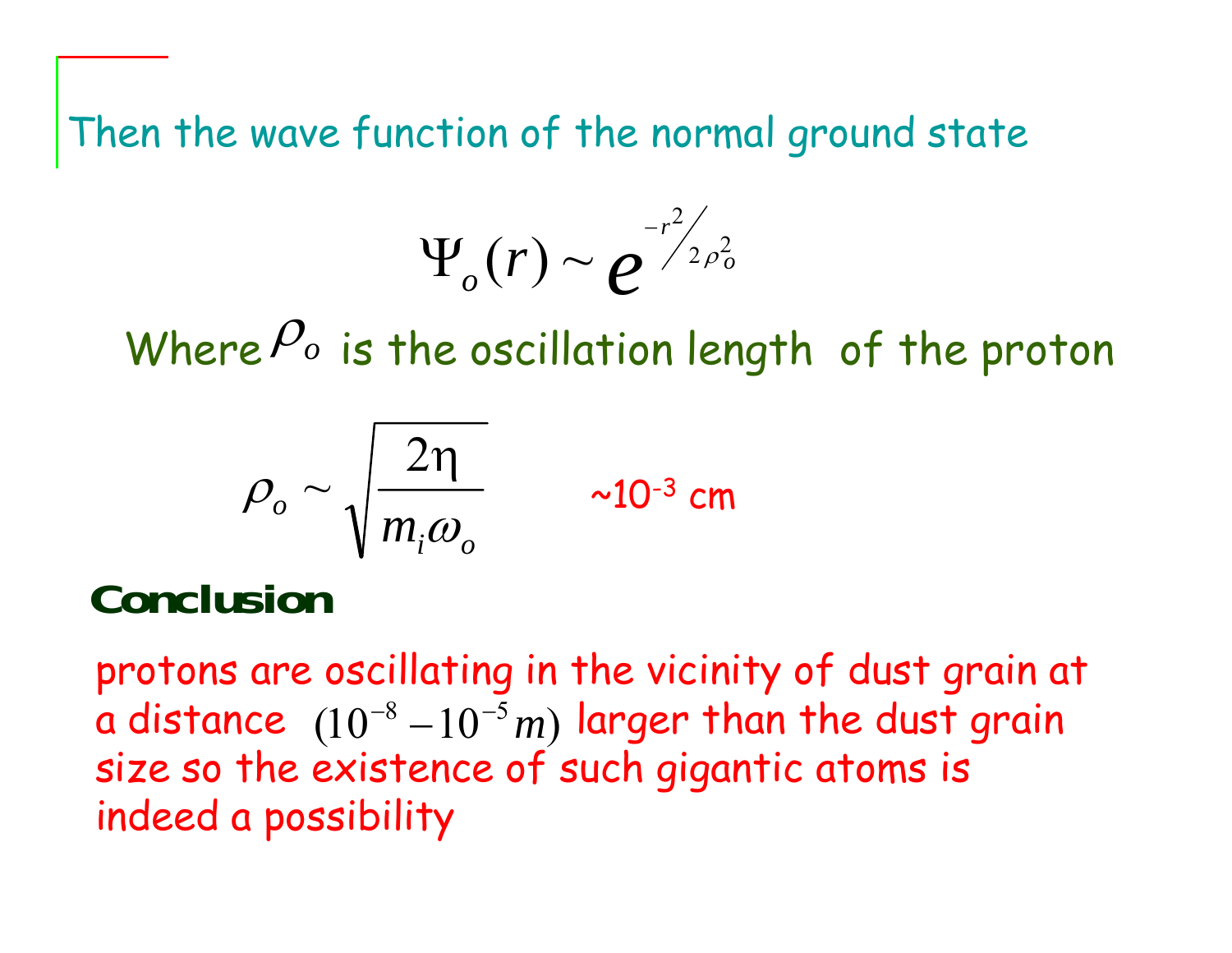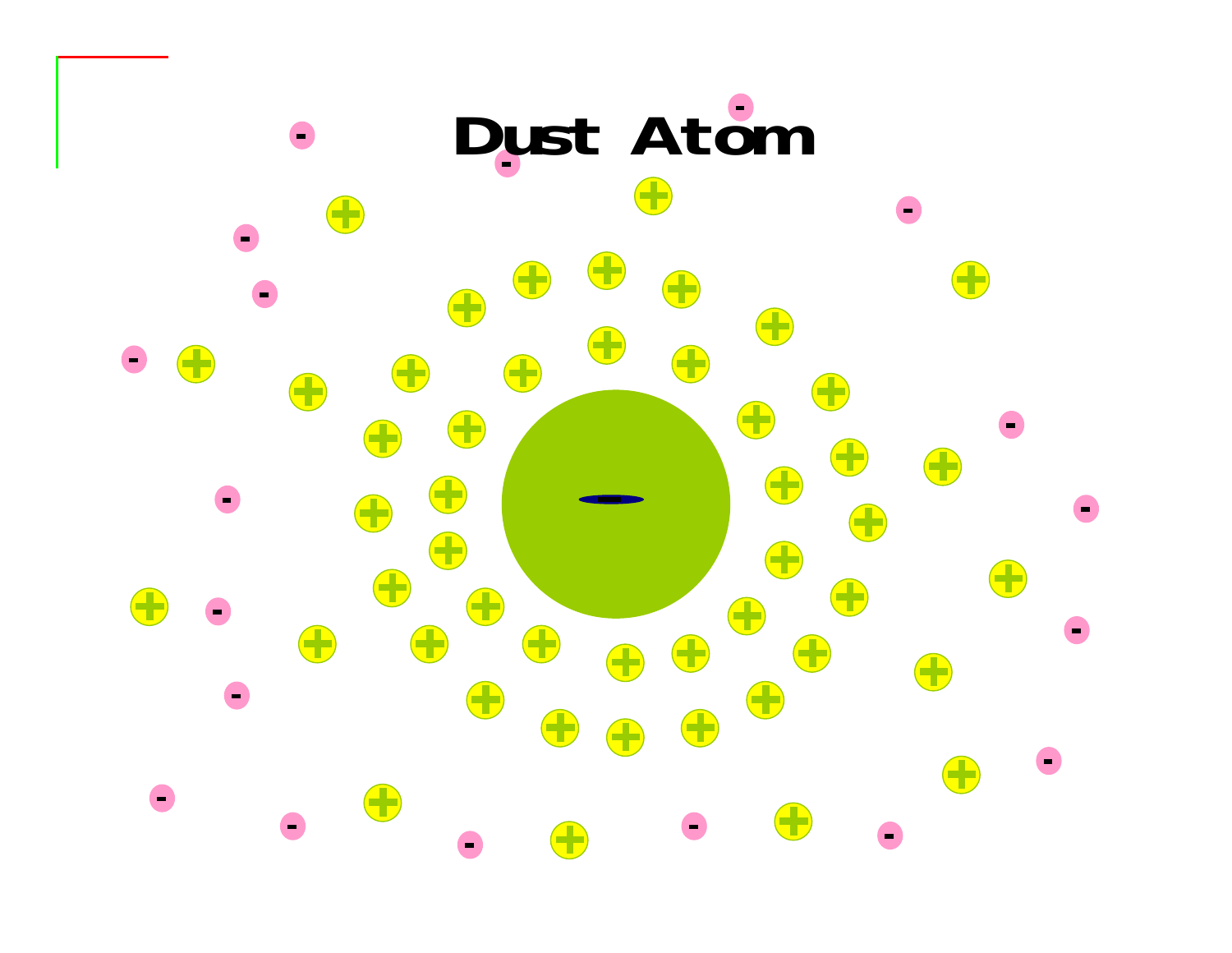## **Size of the atom**

Effective potential energy

$$
U_{\text{eff}}(r) = U(r) + \frac{L^2}{2m_e r^2}
$$

For the electron density

$$
\frac{n_e}{n_{oe}} = \left(1 - \frac{2 Z_p e^2}{5 T_e r} - \frac{L^2}{5 m_e T_e r^2}\right)^{3/2}
$$

 $L = m V_{_l} r_{_l} = \eta l \quad$  where  $l$  =1,2,3...

$$
\frac{n_e}{n_{oe}} = \sum \left( 1 - \frac{2 Z_p e^2}{5 T_e r_l} - \frac{l^2 \eta^2}{5 m_e T_e r_l^2} \right)^{3/2}
$$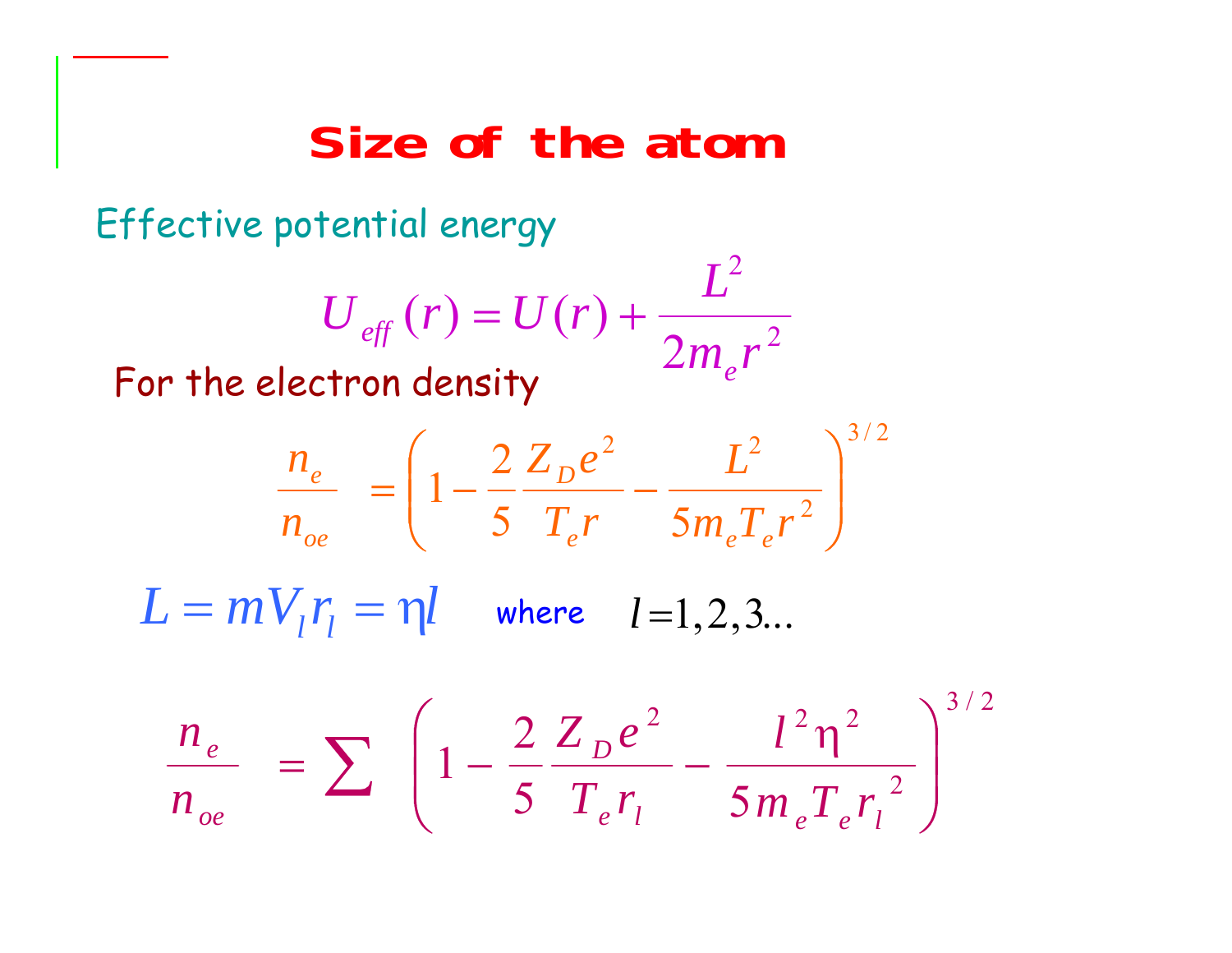$$
r_{l} = r_{D} + \frac{1}{2}l^{2} \frac{\eta^{2}}{Z_{D}m_{e}e^{2}}
$$

If all the energy levels are filled with protons, the number of orbits will be the same as the charge number i.e.,

$$
l = Z_D
$$

$$
r_{last} = r_{Z_D} - r_D = \frac{Z_D n^2}{2m_e e^2}
$$
  
Evidently  $r_{last} \ll \lambda_D$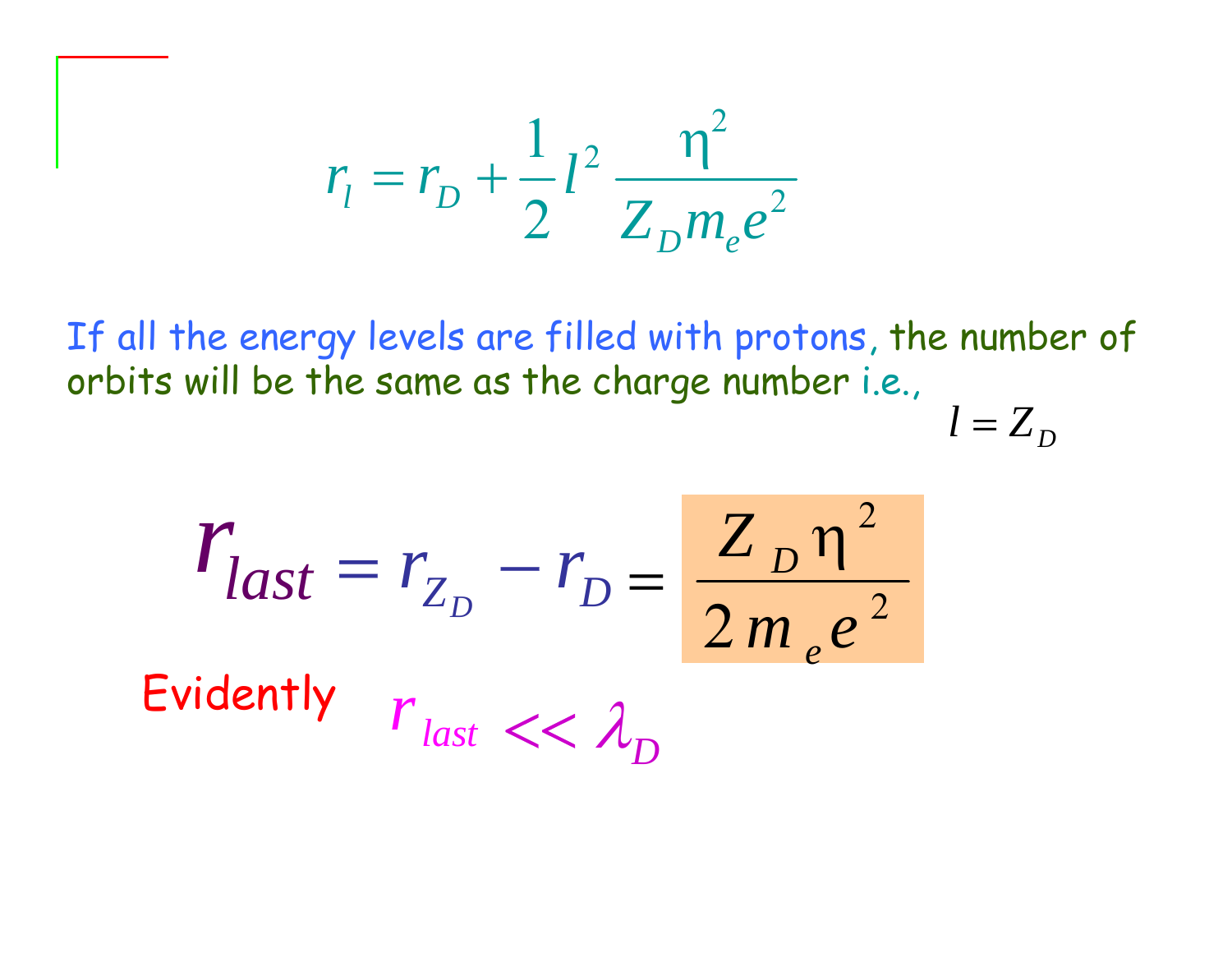# Dust Molecule

There are many physical systems where the harmonic oscillator solution is applicable. One such system is a diatomic molecule in which the two atoms vibrate approximately harmonically along the line joining the two atoms.

In quantum theory, molecular structure is described by the well known Born-Oppenheimer approximation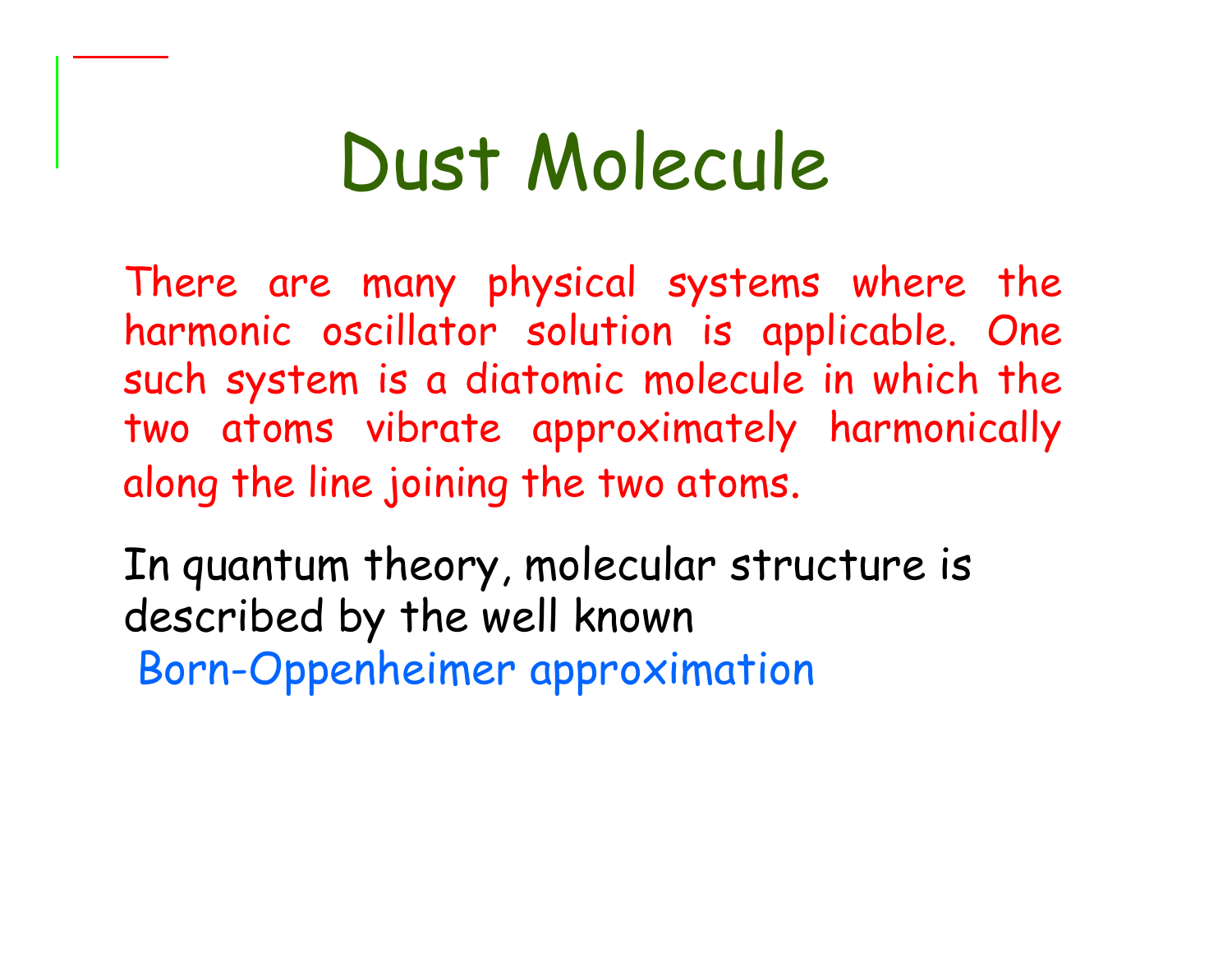#### **Two dust atoms in a plasma**

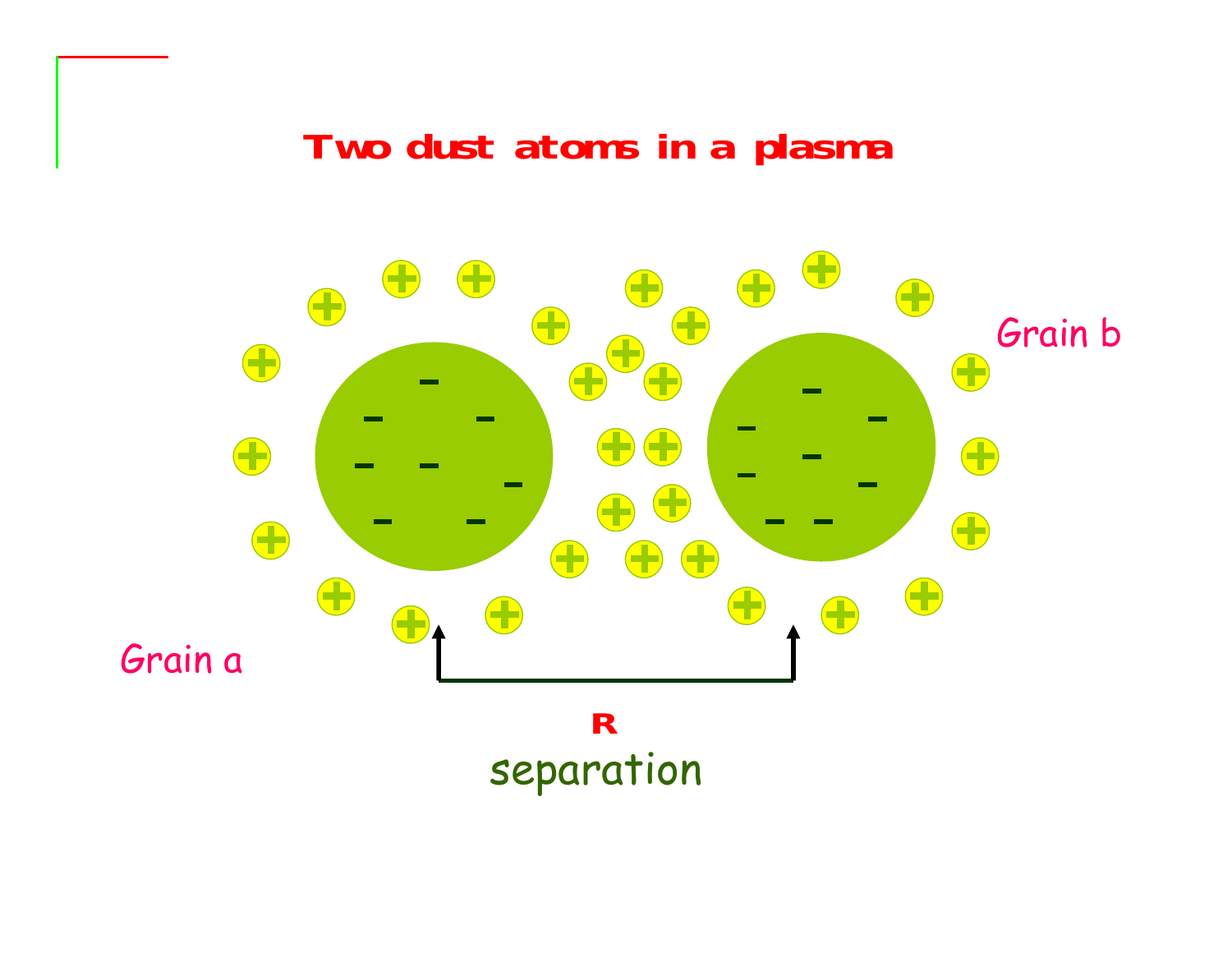

-

Potential energy V(R) having general features: the dip in V(R) provides an attractive well that may be able to support bound states, a short-range repulsion, asymptotically becomes zero on the large R.

**Plot of the potential energy V(R) an distance R between two dust atoms of a molecule.**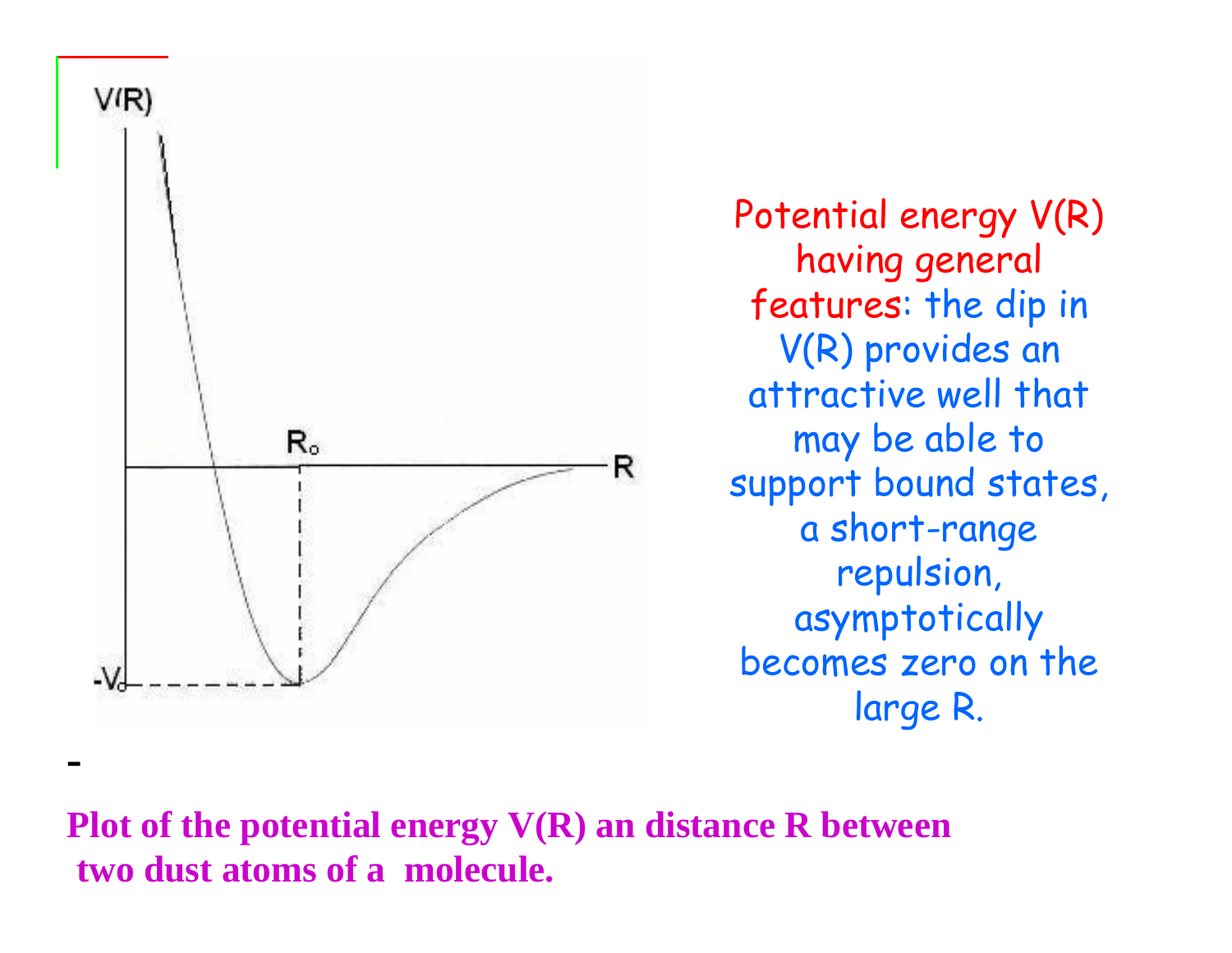To investigate this process, we expand V(R) about the equilibrium position  $\mathsf{R}_{\mathsf{o}}$ 

$$
V(R) = -V_o(R_o) + \frac{(R-R_o)^2}{2} \left(\frac{\partial^2 V(R)}{\partial R^2}\right)_{R=R_o} + ...
$$

Where 1<sup>st</sup> term is the attractive portion which has minimum value -V<sub>o</sub> at the average separation R<sub>o.</sub> 2<sup>nd</sup> term gives angular frequency of two dust grains.

$$
\omega = \left[ \frac{1}{\mu} \left( \frac{\partial^2 V(R)}{\partial R^2} \right)_{R=R_o} \right]^{1/2}
$$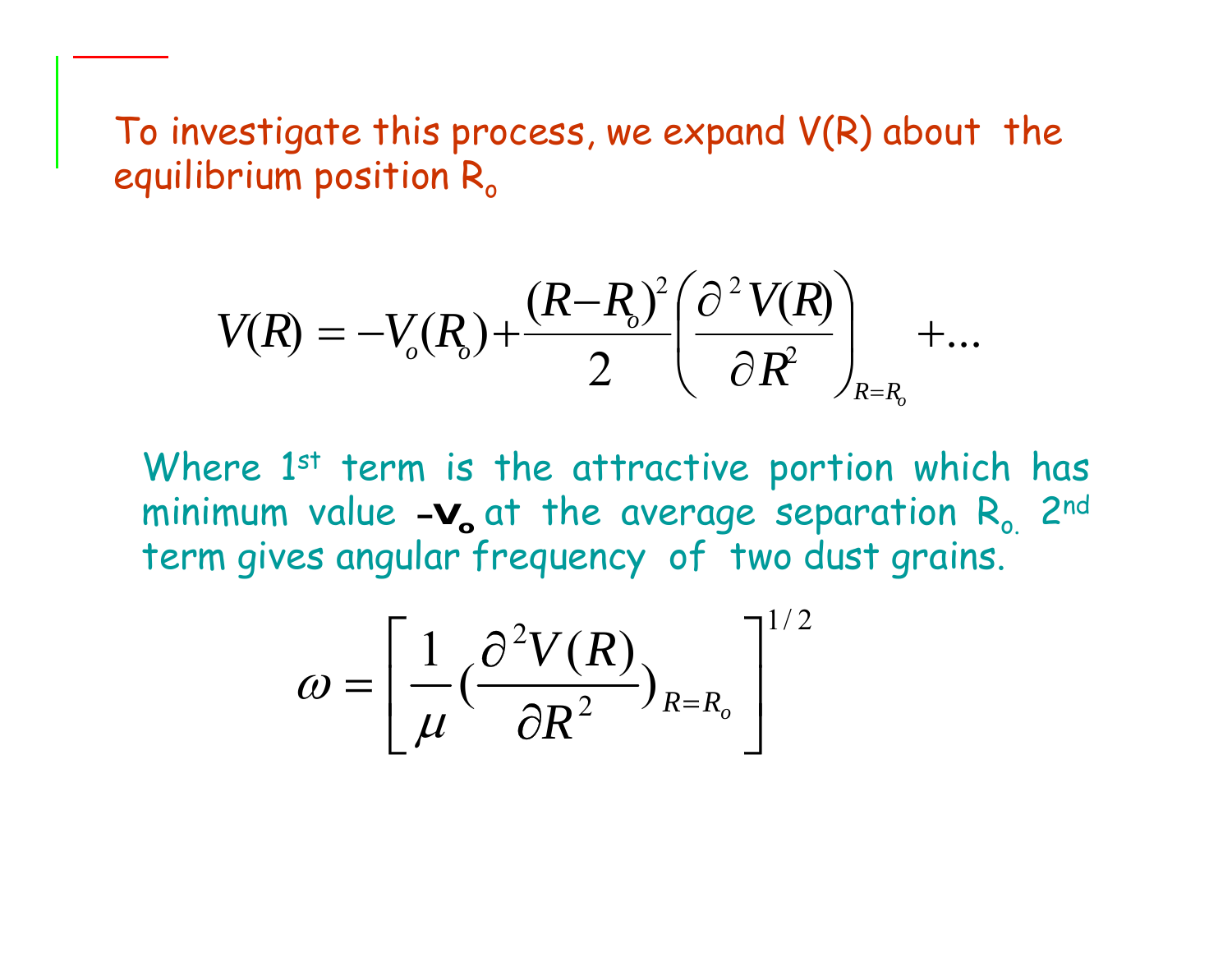

Thus, as in the ordinary molecule,  $E_{\text{nrn}}\geq E_{\text{vih}}\geq E_{\text{rnt}}$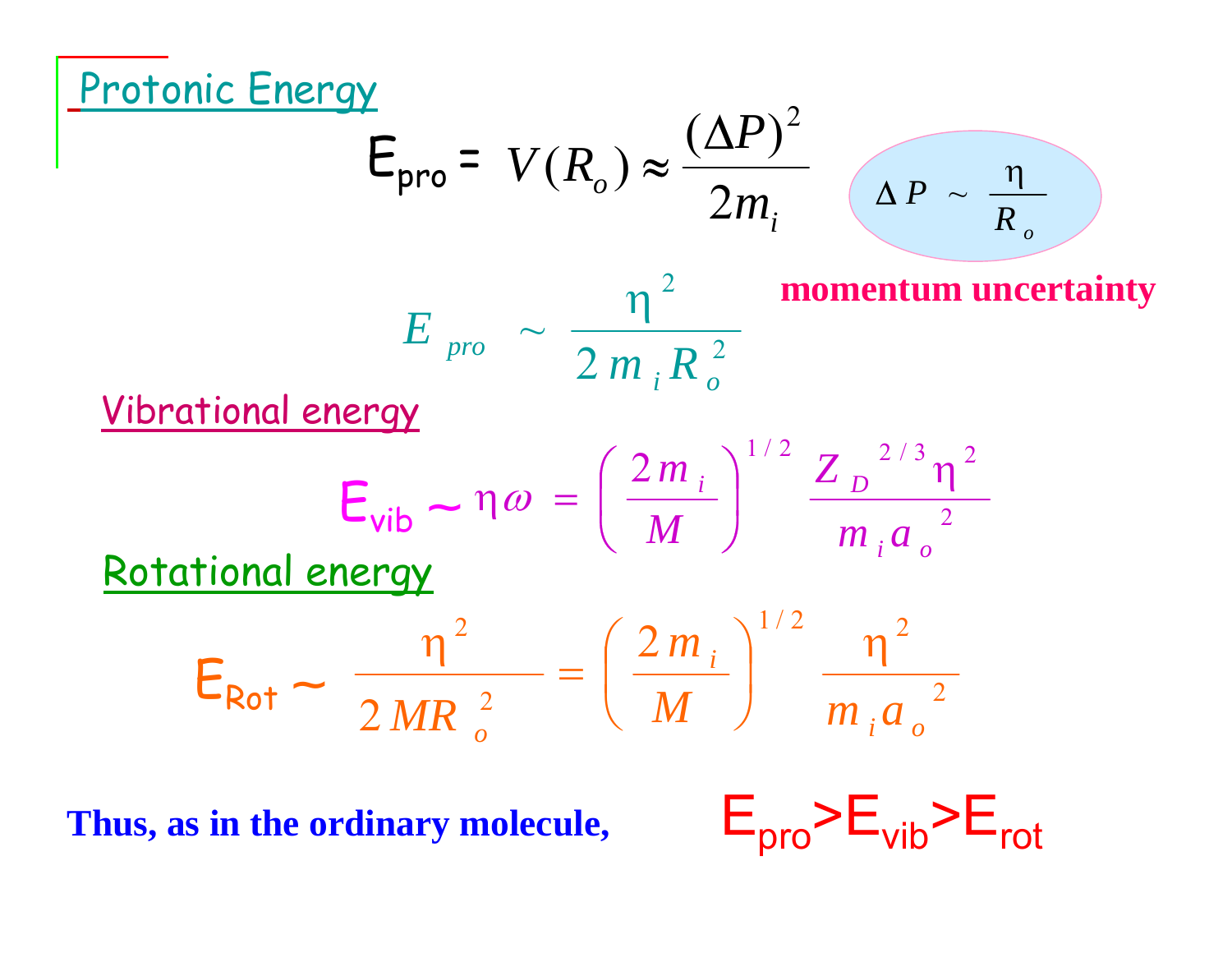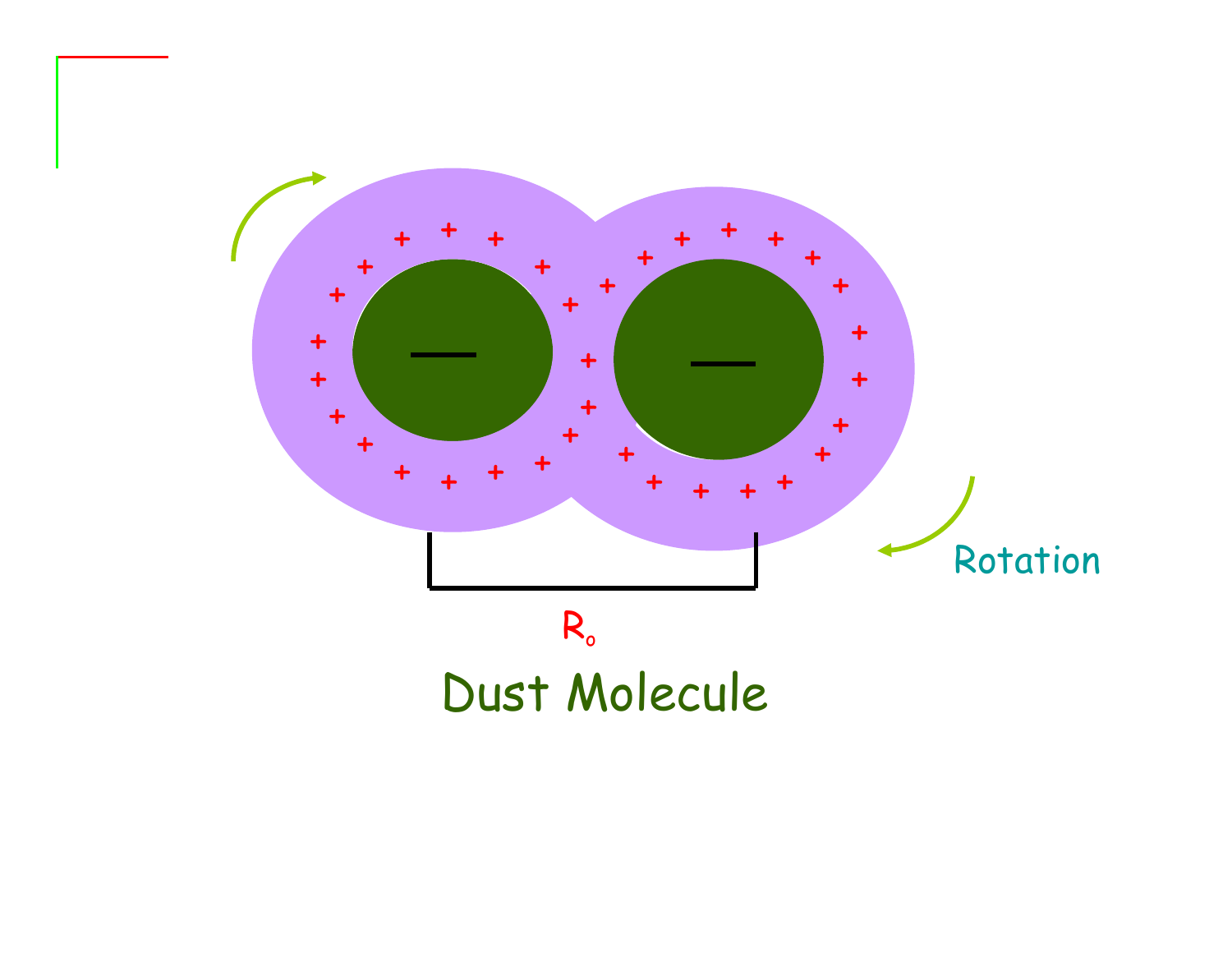# **Exchange Energy**

**Considering the weak interaction between the clouds of two dust grains and taking into account the Coulomb interaction of the protons,**

$$
U = -V \frac{\pi e^2 \eta^2 n^2}{2m_i T}
$$

For adiabatic case

$$
U_{adia} = -Ve^2 \left(\frac{n}{2}\right)^{4/3}
$$

For the parameters  $n=10^9$  cm<sup>-3</sup>,  $T \approx 300$ K, we obtain for [U]  $\sim 0,1$ eV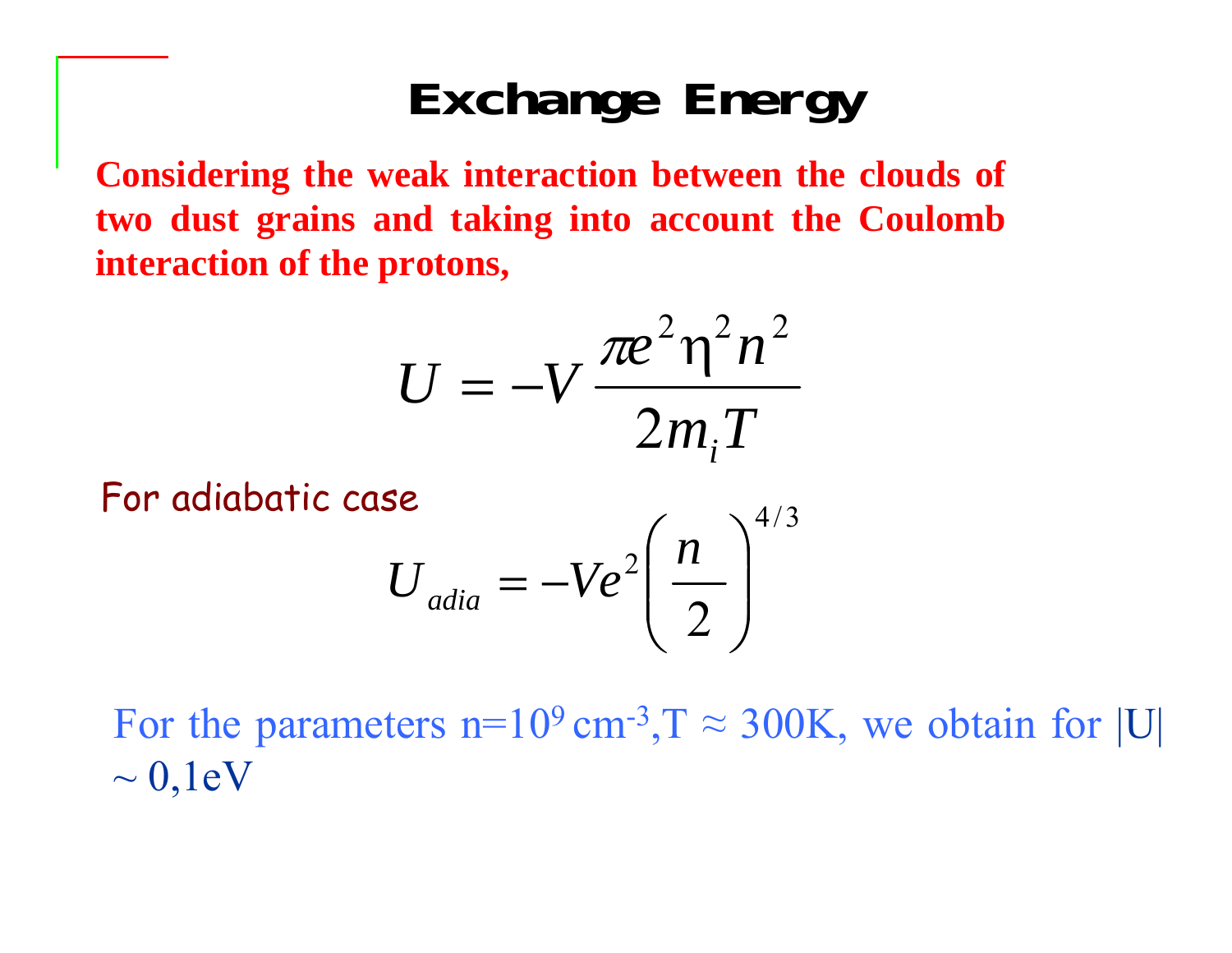# **Further Suggestions**

**❖ Stability of Dust Atom** 

For Ultra relativistic temperature

$$
\nabla^2 \phi = \phi^3
$$

Self Focusing and Crystallization

- **❖ Sheath Problem**
- ❖ Raman spectroscopy